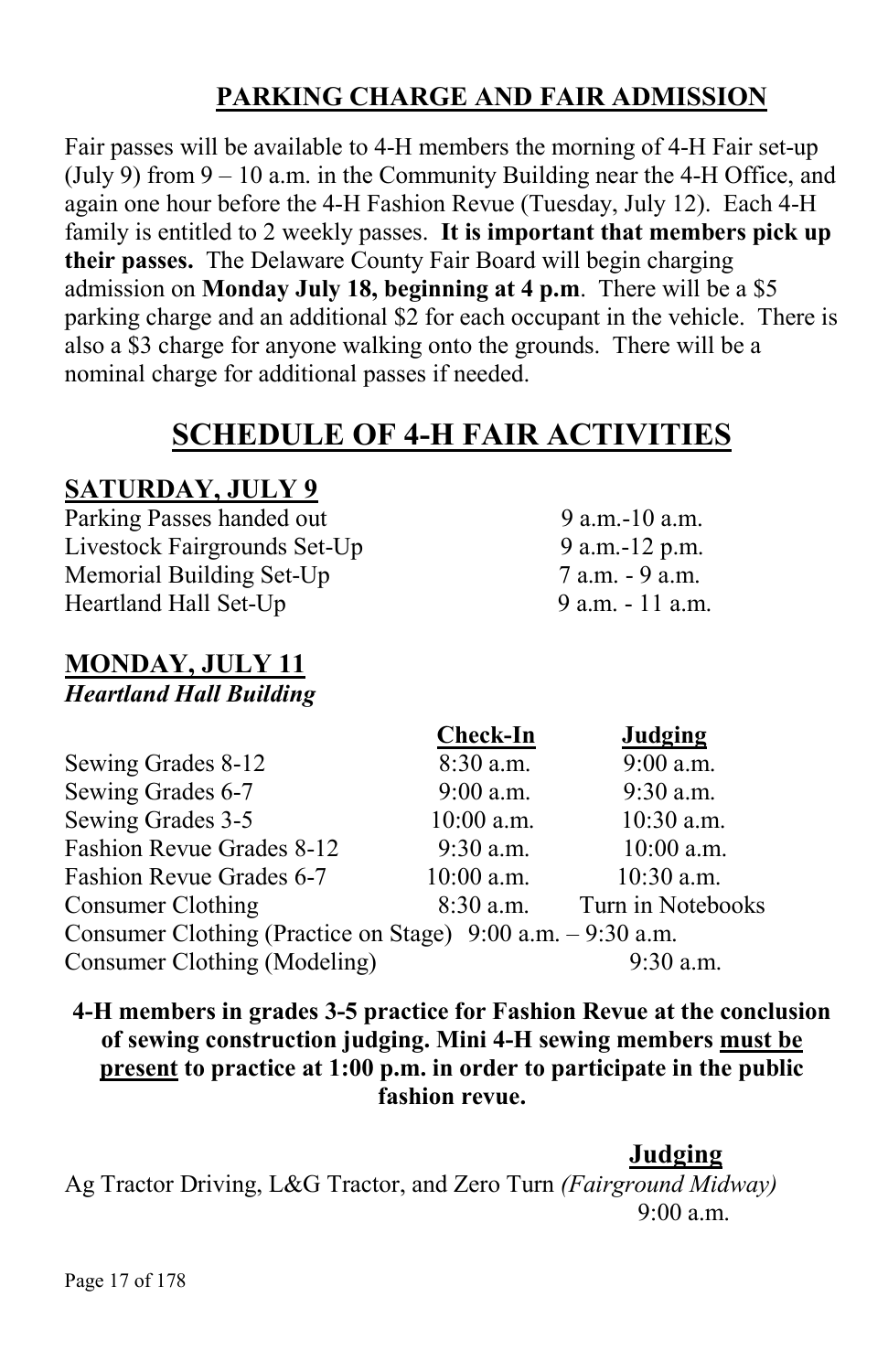# **TUESDAY, JULY 12** *Heartland Hall Building*

|                                                   | <b>Check-In</b>    | Judging      |
|---------------------------------------------------|--------------------|--------------|
| Foods Grades 3-6                                  | $9:00$ a.m.        | 9:30 a.m.    |
| Foods Grades 7-10                                 | $10:00$ a.m.       | $10:30$ a.m. |
| Foods Grades 11-12                                | $11:30$ a.m.       | $12:00$ p.m. |
| Microwave Cooking &                               | $11:30$ a.m.       | $12:00$ p.m. |
| Make with a Mix                                   |                    |              |
| Parking passes handed out                         | $6:00 - 7:00$ p.m. |              |
| 4-H Public Fashion Revue Program (Heartland Hall) | $7:00$ p.m.        |              |

# **WEDNESDAY, JULY 13**  *Heartland Hall Stage*

|                                                              | <b>Check-In</b>   | <b>Event Begins</b> |
|--------------------------------------------------------------|-------------------|---------------------|
| Public Speaking                                              | $7:30-8:30$ a.m.  | $8:45$ a.m.         |
| (Not a judged project)                                       |                   |                     |
|                                                              | <b>Check-In</b>   | <b>Event Begins</b> |
| Interactive (Action) Demonstration<br>(Not a judged project) | $9:00-10:00$ a.m. | $10:15$ a.m.        |

### *Memorial Building*

*\*(Large/heavy projects may be brought in Tuesday before the Fashion Revue Program. Please contact Extension Office ahead of time.)* 

|                                                                                                                  | #1                                                                                                                                                      |                        | #2                                                                                                                                                              |                        |
|------------------------------------------------------------------------------------------------------------------|---------------------------------------------------------------------------------------------------------------------------------------------------------|------------------------|-----------------------------------------------------------------------------------------------------------------------------------------------------------------|------------------------|
| Check-In<br>$7:30-8:30$ a.m.<br>Crafts<br><b>Sports</b><br>Welding<br>Check-In<br>$7:30 - 10$ a.m. Mini projects | Cake Decorating<br><b>Construction Toys</b><br>Cupcake Decorating<br>Floriculture<br>Gardening<br>Hydroponics<br>Photography<br>(West side of Building) | Judging<br>$8:45$ a.m. | <b>Check-In</b><br>$8:45-9:30$ a.m.<br>Child Development<br>Computers<br>Crops<br>Electric<br>Genealogy<br>Home Environment<br>Scrapbook<br>Wildlife<br>Weather | Judging<br>$9:35$ a.m. |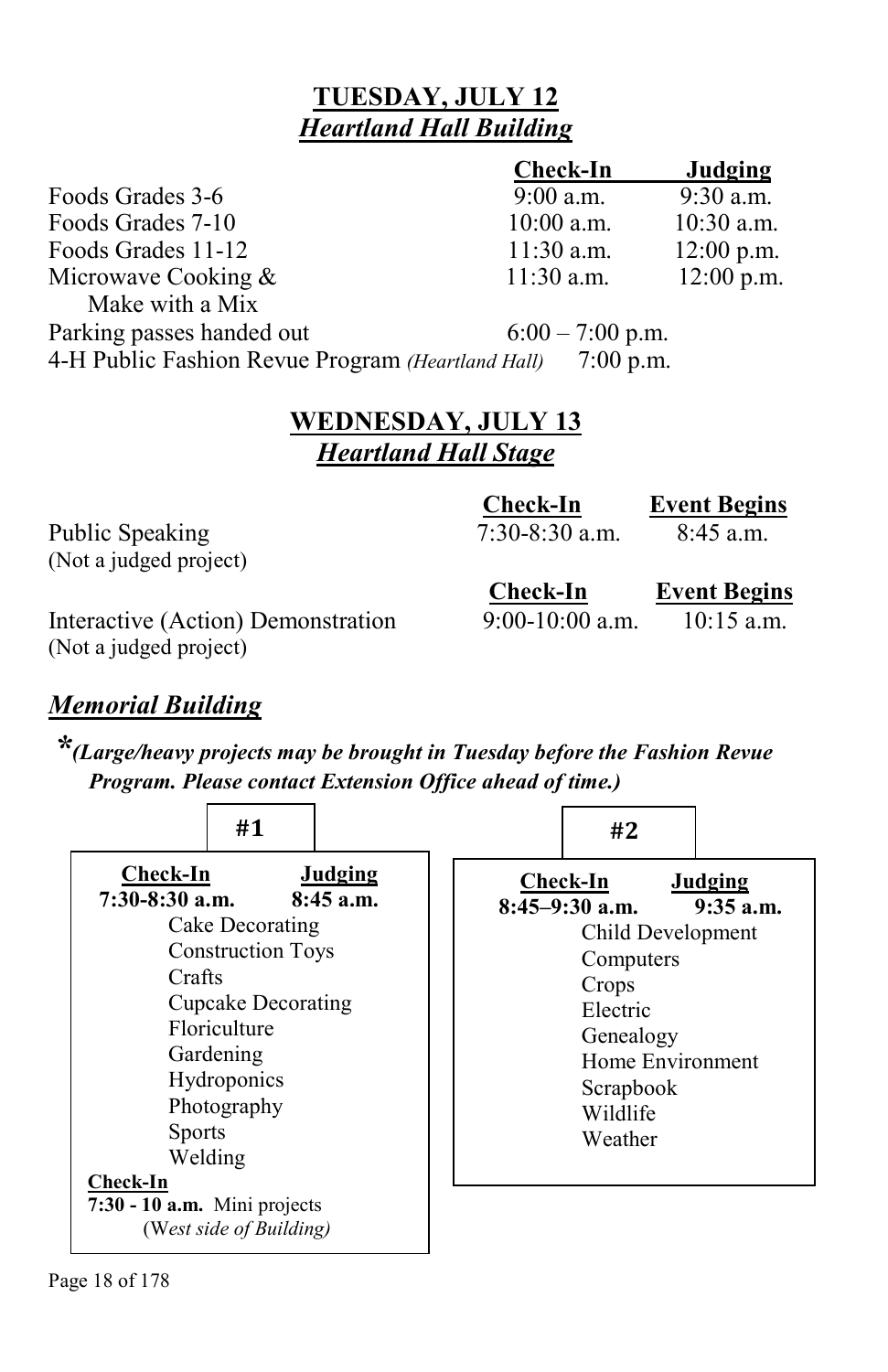| #3                          | #4<br>Check-In<br>Judging      |  |
|-----------------------------|--------------------------------|--|
| Check-In<br>Judging         | $10:05-10:30$ a.m. $10:35$ a.m |  |
| $9:35-10$ a.m. $10:05$ a.m. | Animal Posters                 |  |
| Aerospace                   | Beekeeping                     |  |
| City and Farm Toy Scene     | Forestry                       |  |
| Entomology                  | <b>Gift Wrapping</b>           |  |
| Geology                     | Reading                        |  |
| Recycling                   | <b>Small Engines</b>           |  |
| <b>Shooting Sports</b>      | Vet Science                    |  |
| Sportsfishing               | Woodworking                    |  |

# *\*Senior tenure displays are due by 10:30 a.m.*

### *HOMEMAKER'S OPEN CLASS*

Adult Open Class5:00-7:00 p.m.

# **THURSDAY, JULY 14 Check-In Judging**

Adult Open Class *(Memorial Building)* 7:30-9:00 a.m. 10:00 a.m.

Dog Show *(Show Arena)* 9:30 a.m.

Beef, Dairy, Goats, & Sheep *(Barns)* 5:00-9:00 p.m. Beef Weigh-in *(Community Building)* 6:00 – 9:30 p.m. Swine *(Barn)* 5:00-10:00 p.m.

# **FRIDAY, JULY 15 Check-In Start Time**

Poultry *(Poultry Barn)* 3:00-7:00 p.m. Horse and Pony Show(*Horse&Pony Arena)* 9:00 a.m. **Memorial Building open to view exhibits 1:00-7:00 p.m**. Auction and/or Out Truck - Animal Declarations  $7:00 - 9:00$  p.m.

# **SATURDAY, JULY 16 Check-In Start Time**

Page 19 of 178 Rabbit Show *(Show Arena)* 8:00 a.m. 9:00 a.m. Horse and Pony Show*(Horse&Pony Arena)* 9:00 a.m. Small Animal/Pocket Pets & Cat Show 1:00 p.m. 1:30 p.m. *(Show Arena)* Sheep Show *(Show Arena)* 4:00 p.m. **Memorial Building open to view exhibits 1:00-7:00 p.m.** 

**Check-In Start Time**<br>9:30 a.m. 10:00 a.m.

**Check-In**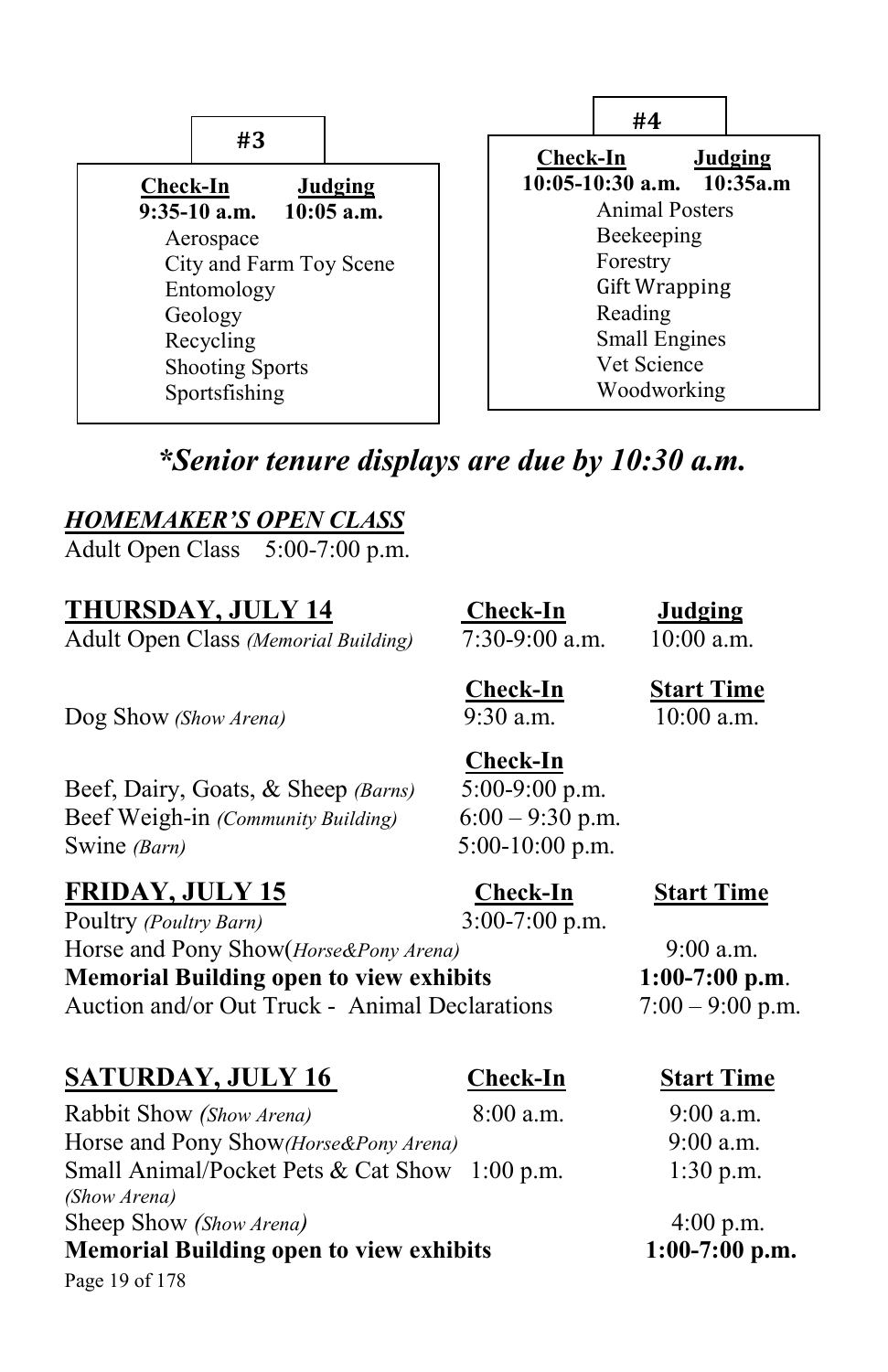**SUNDAY, JULY 17**<br>
Beef Show (Show Arena)<br>  $11:00a \text{ m}$ Beef Show *(Show Arena)* Goat Show *(Show Arena)* 4:00 p.m. **Memorial Building open to view exhibits 1:00 – 7:00 p.m.**

# **MONDAY, JULY 18** Start Time

Swine Show *(Show Arena)* 9:00 a.m. **Memorial Building open to view exhibits 1:00-7:00 p.m.**  4-H Fun Night *(Horse & Pony Show Arena)* 6:00 p.m.

# **TUESDAY, JULY 19 Start Time**

Dairy Show *(Show Arena)* 9:00 a.m. Poultry Show *(Poultry Barn)* 9:30 a.m. 4-H Volunteer Recognition *(Show Arena)* 6:30 p.m. Ten-Year Awards *(Show Arena)* 6:45 p.m. Supreme Showmanship *(Show Arena)* 7:00 p.m. **Memorial Building open to view exhibits 1:00-7:00 p.m.** 

**WEDNESDAY, JULY 20** Start Time<br>Release NON-AUCTION Livestock 5:00 a.m.–Noon Release NON-AUCTION Livestock 4-H Livestock Auction – *(Show Arena)* 2:00 p.m. **Memorial Building open to view exhibits 1:00–6:00 p.m.**  Open Class Exhibit Release 3:00-5:00 p.m. Memorial Building 4-H Exhibit Release 6:00-8:00 p.m.

# *MEMORIAL BUILDING EXHIBIT RELEASE*

During exhibit release, time sensitive State Fair information will be handed out to those 4-H members who are eligible to go to the Indiana State Fair**.** Please arrange for your exhibits to be picked up by a friend, neighbor, family member, or 4-H leader if you cannot pick up exhibits yourself.

# **MONDAY, JULY 25**

Fair Clean-Up5:00 p.m. – 7:00 p.m. *\*\*\*EVERYONE IS TO HELP DURING FAIR CLEAN-UP, 4-H MEMBERS, LIVESTOCK LEADERS, INCLUDING MEMORIAL BUILDING AND PROJECT LEADERS.\*\*\**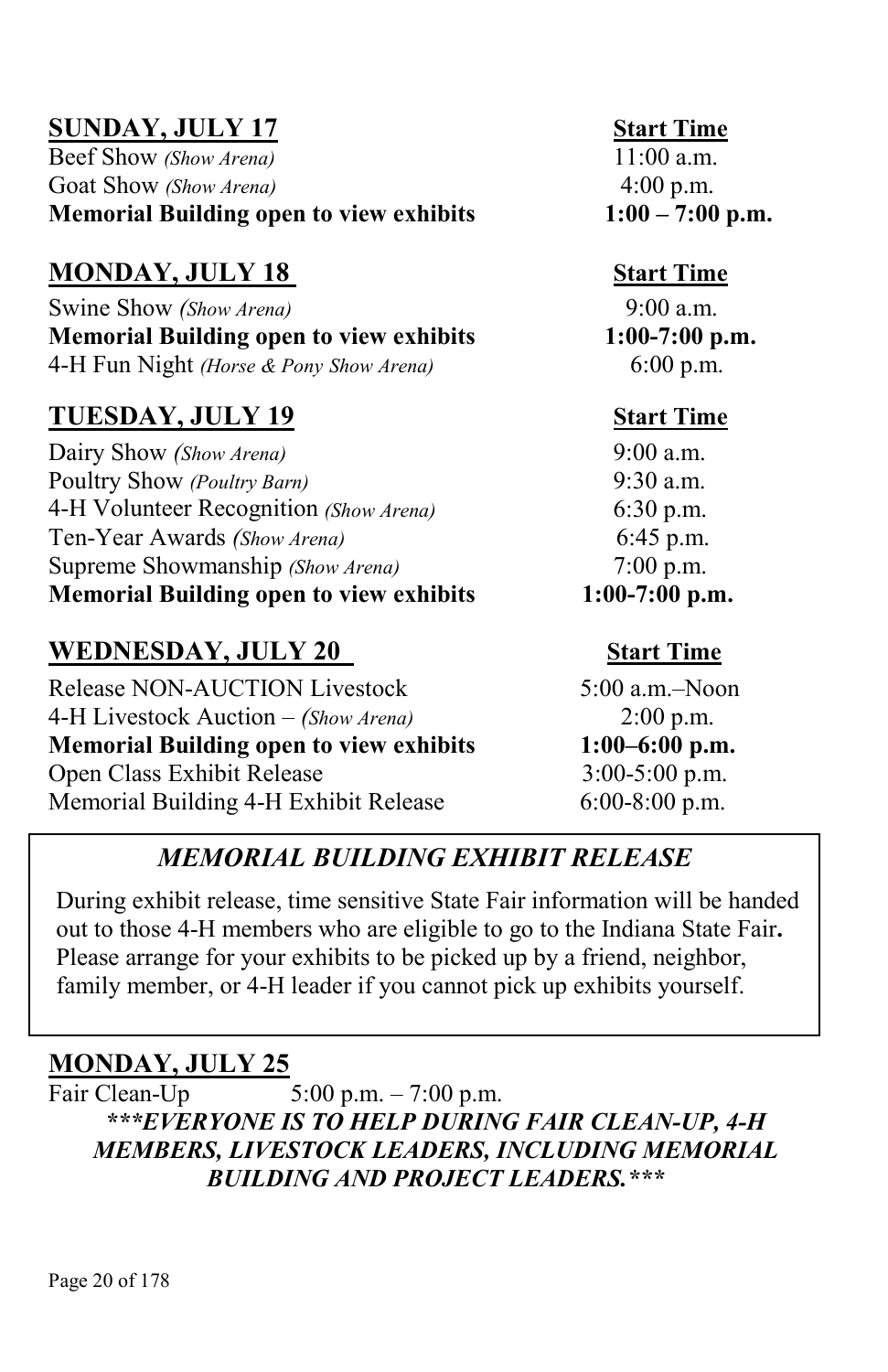# **TUESDAY, JULY 26** Start Time

4-H Volunteer Non-Animal Project Post Fair Meeting*(Heartland Hall)* 5:30p.m. – 6:30 p.m. 4-H Volunteer Animal Project Post Fair Meeting*(Heartland Hall)* 6:30 p.m.-7:30 p.m.

### **INDIANA STATE FAIR: JULY 29 – AUGUST 21 (CLOSED MONDAY AND TUESDAY)**

### **4-H CLUB MEMBERSHIP**

Youth may become 4-H members when they enter the  $3<sup>rd</sup>$  grade and may continue their membership through the completion of grade 12. Each individual may continue membership for a maximum of ten (10) consecutive years. Exceptions:

- 1) Youth who enroll in grade three and are advanced academically (thus graduating early) may continue for a total of 10 years ONLY if the enrollment occurs in consecutive years.
- 2) Those youth who are academically advanced and "skip" 3rd grade, may begin the program as a 4th grader and may continue for a total of 10 years **ONLY** if the enrollment occurs in consecutive years.
- 3) Those youth who enroll in grade three and are retained a grade in public school may continue to progress through the 4-H Program by adding subsequent years of participation, but MAY NOT exceed 10 years of participation. For example, if a member is retained one year in public school, their final year of 4-H membership would conclude the summer following their junior year of high school.
- 4) Those youth who entered the program in 3rd grade and for one reason or another leave formal education prior to the completion of 12th grade may continue for a total of 10 years **ONLY** if the enrollment occurs in consecutive years.

**NOTE:** 10 years of membership in the 4-H Youth Development is an opportunity – not an entitlement. Those youth who do not enroll as 3rd grade students or meet the exceptions above, conclude their involvement with the program during the summer immediately following the completion of their senior year in high school.

An individual's 4-H grade is determined by the school grade in which he or she is classified regardless of the time of year he or she enrolls in 4-H. A member does not advance in 4-H grade until he or she enrolls in 4-H for the subsequent school year. Each member should enroll in the division of a project that would best suit his/her interest and potential for personal growth and would enhance their family involvement.

Opportunities in the 4-H program are available to all Indiana youth as defined regardless of race, religion, sex, national origin, marital status, parental status,

Page 21 of 178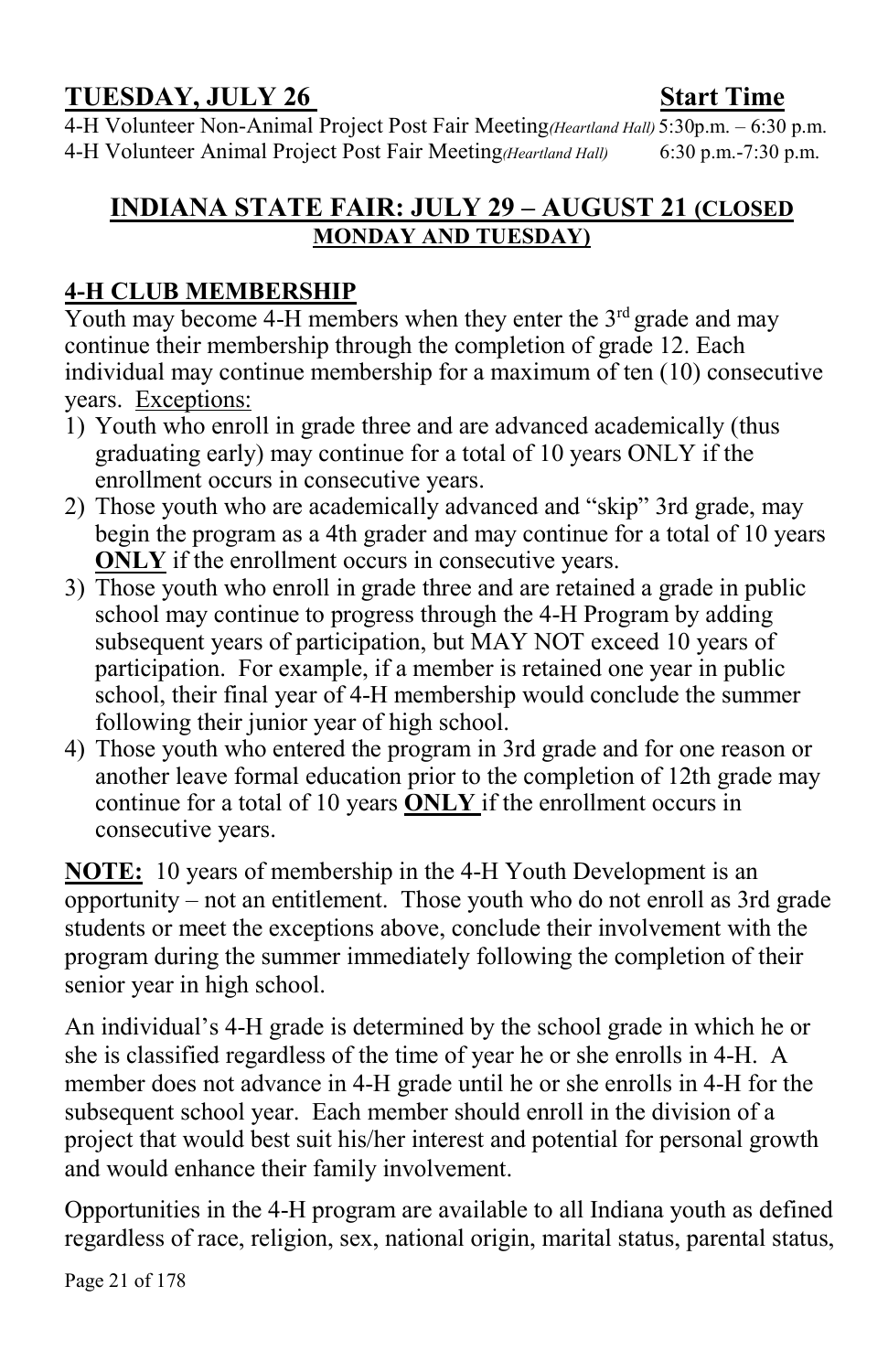sexual orientation or disability. Married young men and women of 4-H age may participate in any of the 4-H projects and activities. However, married persons must participate by the same terms and conditions and/or guidelines as unmarried participants. Membership in 4-H is gained by annually enrolling through a Purdue University Cooperative Extension Service Office located in each of Indiana's 92 counties.

### **RESIDENCE AND PROJECT EMROLLMENT IN OTHER COUNTIES**

Indiana youth typically enroll in 4-H Youth Development programs in the county or state in which they reside. However, individuals living in one county may join 4-H in another county. There may be educational or social reasons for an individual joining 4-H in a different county than that of their primary residence. During a single program year, a 4-H member enrolled in a given project is expected to enroll and exhibit that project only in one county of enrollment.

In the event that a project is not offered in the county of primary 4-H enrollment, a 4-H member may enroll in that specific project in a different county. Approval of this special exception rests with the 4-H Extension Educator. Participation in 4-H related activities and events (i.e., judging, share-the-fun, and auction) must be in the county of primary 4-H enrollment.

The above policy is not intended to provide an escape mechanism for 4-H members and families who are unwilling to follow the terms and/or conditions in their current county of 4-H membership. Decisions regarding 4-H membership in a non-resident county (a county you do not live in), rest with the 4-H Extension Educator in the receiving county.

Note: In a statement from our federal partner in Washington, D.C., the following statement appears*: "Anytime there are procedures for exclusion of individuals from events which use the 4-H name there are potential challenges to enforcement of the exclusions. The challenges have a substantial potential to prevail and they frequently result in negative publicity for the organization. Therefore, before choosing a policy of exclusion it is wise to evaluate the exclusion being considered, to be sure there is an overwhelming educationally based need for the exclusion".* 

Extension employees and volunteers are obligated to eliminate (and should not create) any practices that limit, deprive, or tend to deprive any youth of opportunities for membership and/or participation in the Indiana 4-H program.

Page 22 of 178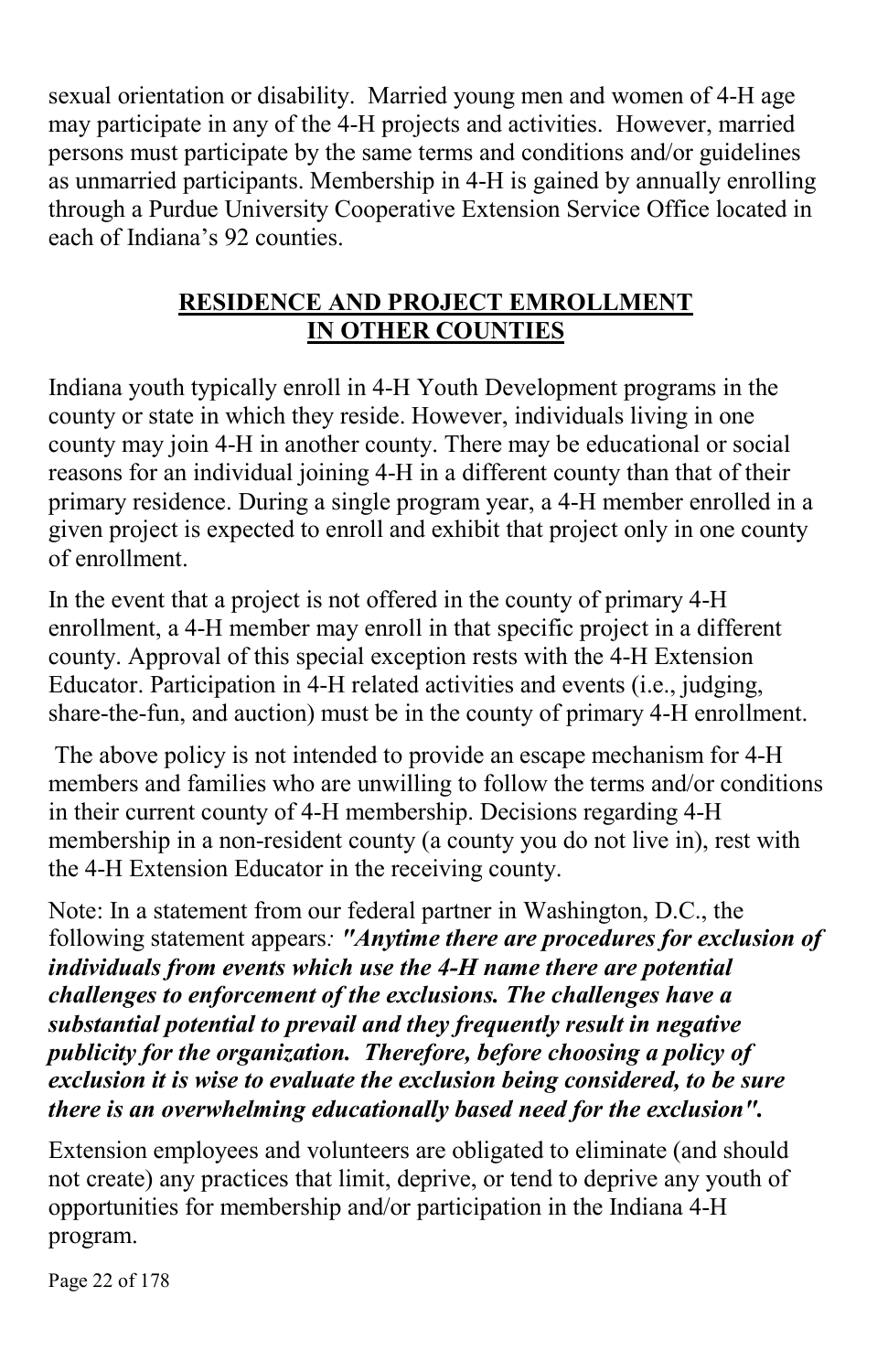# **4-H GENERAL INFORMATION**

- 1. ALL JUDGE'S DECISIONS ARE FINAL.
- 2. 4-H members, Mini 4-H members and 4-H Volunteers, who are enrolled in our county, have limited accident/medical coverage through a policy with Purdue.
- 3. **A \$15 State 4-H Program Fee** was implemented for each Indiana 4-H Club member (grades 3-12) in 2012. Each family (identified as youth living at the same address) will be expected to pay a state fee for up to 3 (three) youth, totaling \$45. Any children in a family beyond 3 will not have to pay the annual state 4-H program fee. No cost for Mini members in grades K-2. Youth will not be considered enrolled until they have paid the \$15 State 4-H Program Fee. Once paid, the \$15 State Program Fee is non-refundable. Scholarships are available in case of hardships or families who are not able to pay the full \$15 program fee. An explanation of the hardship and circumstances should be put into writing and forwarded to the 4-H Council for review. **The program fee MUST be paid by May 16 to participate in 4-H and to exhibit at the fair!**
- **4. Completion: If you are unable to exhibit your project at the fair, a completed record sheet is all that is required to complete the project. A project leader may determine if the record sheet has been filled out properly. Record sheets can be found online, in a project manual (available in the extension office), or a separate handout. Each record sheet must be signed by an adult 4-H club leader or project leader. If a parent/guardian is the one guiding the 4-H member with their project, they may sign.**
- 6. **4-H Project Manual** The manual includes helpful information, activities and directions to help complete the project. Some projects have a manual for each level of the project. Others have one manual that the member uses throughout his/her 4-H career. **Manuals are not required, however can be great guides when completing your project.** Manuals can be purchased at the extension office.
- 7. **All exhibits** are to be in place by the time the showing begins and will stay in place until the exhibits are officially released. 4-H exhibits must be prepared during the current 4-H year, which is from last year's state fair to this year's county fair. In addition, it is the **responsibility** of the 4-H member/family to check to see what projects they are enrolled in by May 16, either by calling the Extension Office or checking 4HOnline.
- 8. A 4-H member, who has enrolled in a project, chooses not to bring that project to the fair to be judged will not be penalized for that project, **but**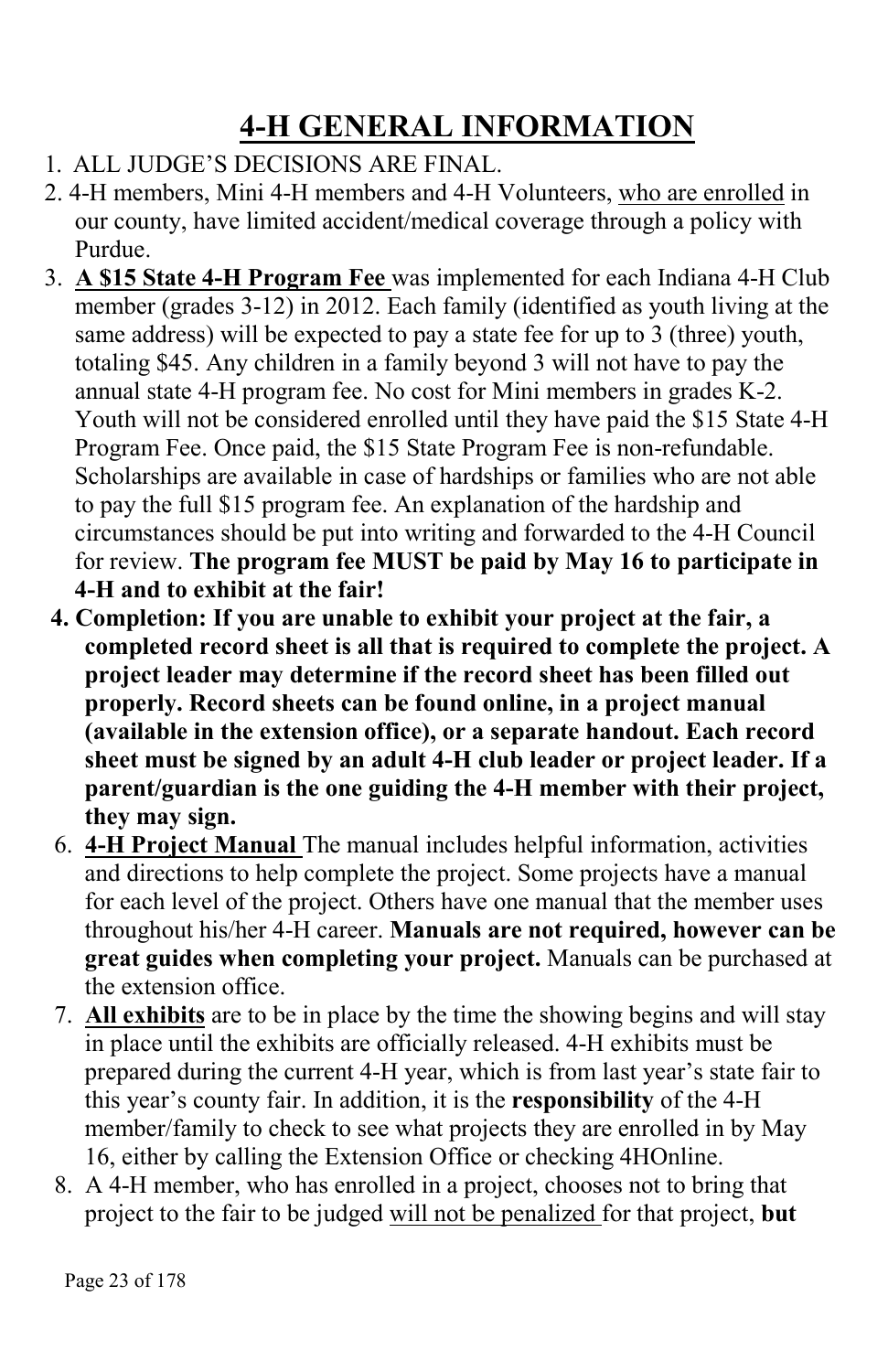**there will be a one ribbon grade deduction for a 4-H member who brings to the fair a project they are not enrolled in.** 

- 9. **Drop/Add 4-H Project(s) until May 16**. You may change your projects by logging in to 4HOnline and making the change there or by calling the Extension Office.
- 10. No additional enrollments with animals (livestock) or Memorial Building projects will be accepted after May 16.
- 11. **Older members enrolling in projects for the first time.** Some 4-H projects are progressive in nature with each division building on the knowledge achieved in the previous division. A 4-H member enrolling in a division above the usual entry enrollment is responsible for meeting all of the project requirements of the divisions below the enrolled division.
- 12. All 4-H members, parents, and 4-H Volunteers are reminded to conduct themselves in a courteous, respectful manner, exhibit good sportsmanship, demonstrate reasonable conflict management skills, including the use of positive language.
- 13. **ALL 4-H volunteers MUST undergo a screening process and complete ALL required training before they assume volunteer duties. This process insures that 4-H members are given a safe and secure learning environment.**
- 14. If you bring a golf cart to use during the 4-H Fair, it must be registered with the Delaware County Fair Office located west of grandstands. In addition, you will be required to provide proof of insurance to the Fair Office.

# **4HOnline 2.0**



In October of 2014, 4HOnline 1.0 State 4-H program online data management program opened in Indiana. Six years later, in October 2020, 4HOnline 2.0 was released. 4HOnline 2.0

has promised to be more user friendly, but still a tool used to manage enrollment information, and is the way in which families can enroll in Indiana 4-H, thus being able to pay online with a credit card. 4HOnline 2.0 program will continue to allow 4-H members and families to view their information and update contact information 24/7. If the 4-H member is planning to exhibit a project at the county fair that project MUST be entered in 4HOnline 2.0 by May 16. **ALL LIVESTOCK ANIMAL IDs (NO POULTRY OR RABBITS) MUST BE ENTERED ON 4HONLINE 2.0 BY END OF DAY ON MAY 16.**